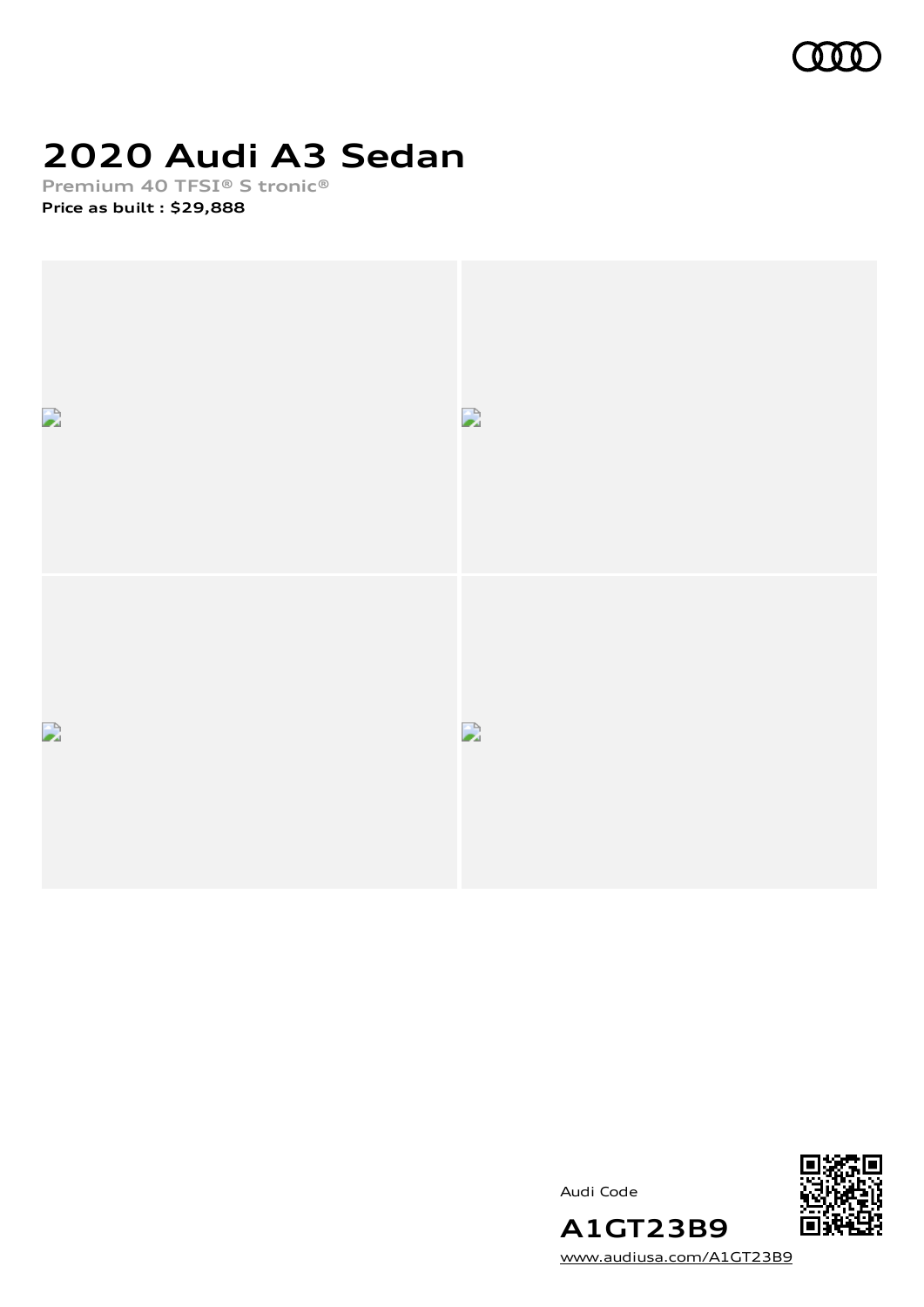### **Summary**

**Audi 2020 Audi A3 Sedan** Premium 40 TFSI® S tronic®

**Price as buil[t](#page-10-0)** \$29,888

### D

#### **Further Information**

|                 | N٥           |
|-----------------|--------------|
| Mileage         | 21,226 miles |
| Type of vehicle | Used car     |

**Warranty**

#### **Interior colour**

**Exterior colour**

Ibis White

| Seats     | Chestnut Brown |
|-----------|----------------|
| Dashboard | <b>Black</b>   |
| Carpet    | Black          |
| Headliner | Black          |

#### **Audi Code** A1GT23B9

**Your configuration on www.audiusa.com** [www.audiusa.com/A1GT23B9](https://www.audiusa.com/A1GT23B9)

**Commission number** 9dd847ae0a0e09b12794

### **Technical Specifications**

Engine type 2.0-liter four-cylinder Displacement/Bore and 1,984/82.5 x 92.8 cc/mm stroke Max. output 184 HP Torque 221 lb-ft@rpm Top track speed [1](#page-10-0)30 mph $<sup>1</sup>$ </sup> Acceleration (0 - 60 mph) 6.6 seconds Recommended fuel Regular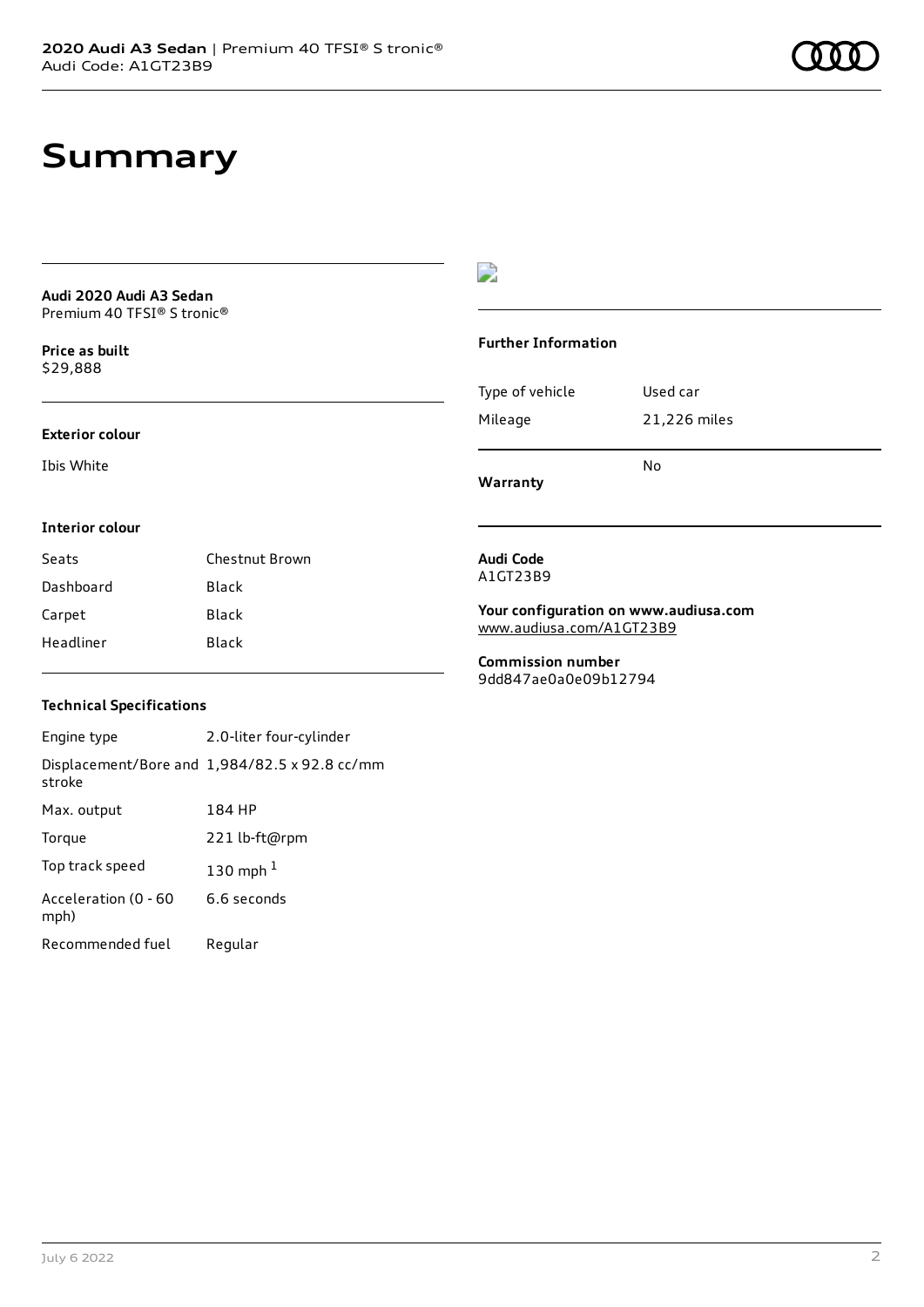# **Equipment**

Ibis White

Side & Rear cross traffic assist package

Parking system plus (front and rear acoustic sensors)

Audi side assist with rear cross traffic assist

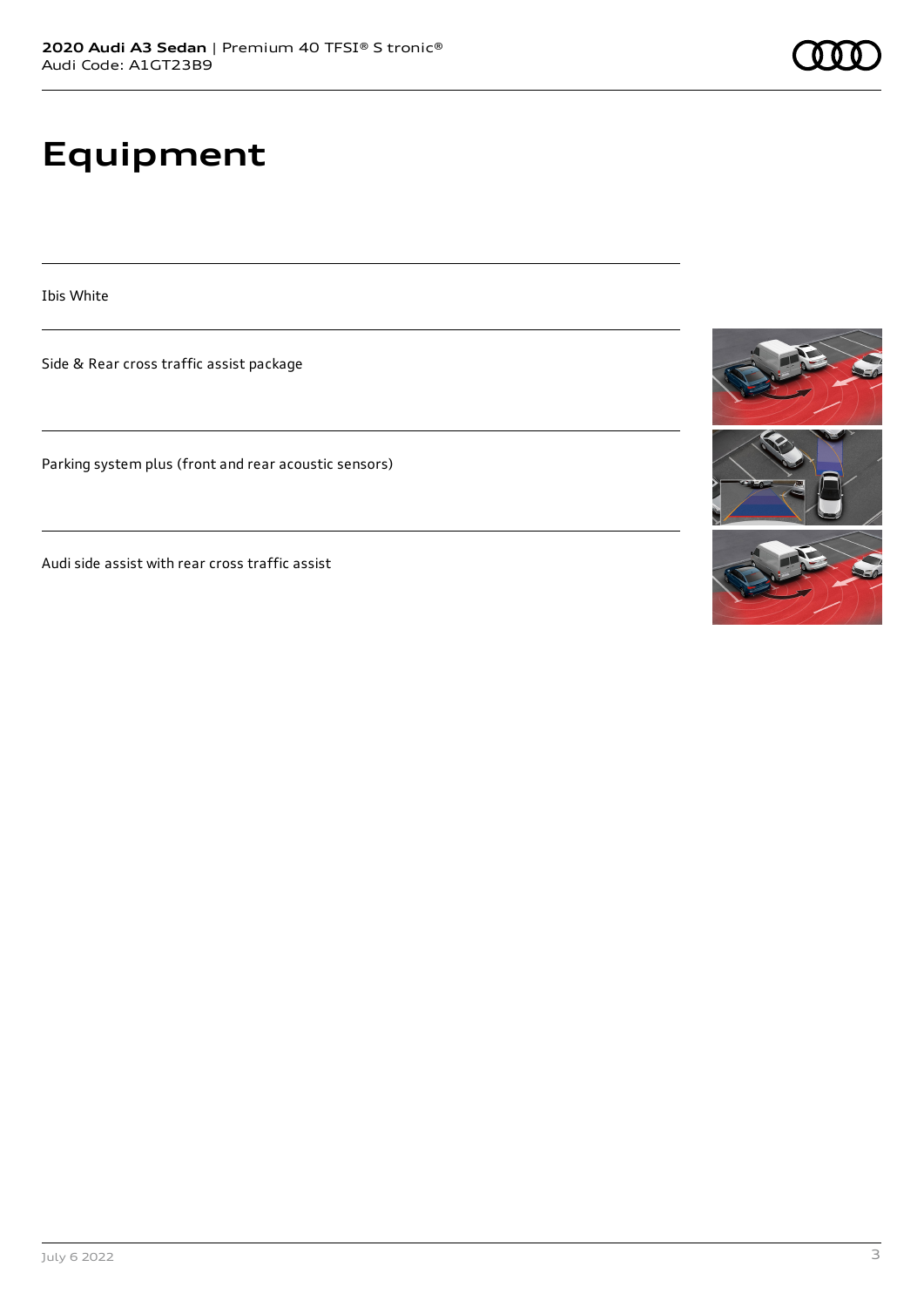## **Standard features**

### **Safety and Security**

| 4UB   | Driver and front-passenger advanced airbags                                                               |
|-------|-----------------------------------------------------------------------------------------------------------|
| 1AS   | Electronic Stability Control (ESC) with<br>secondary collision brake assist and traction<br>control (ASR) |
| UH1   | Electromechanical parking brake                                                                           |
| 8T2   | Cruise control with coast, resume and<br>accelerate features                                              |
| 6Y8   | Top track speed of 155 mph                                                                                |
| 4H3   | Integrated child door locks in rear doors                                                                 |
| 1 N 3 | Electromechanical power steering                                                                          |
| 7K6   | Tire-pressure monitoring system                                                                           |
| 4X3   | Front thorax side airbags and Sideguard®<br>head curtain airbags                                          |
| 8N6   | Rain/light sensor for automatic windshield<br>wipers and headlights                                       |
| 413   | Audi advanced key-keyless start, stop and<br>front door & trunk entry                                     |
| 3B7   | Lower Anchors and Tethers for Children<br>(LATCH) in rear seats                                           |
|       |                                                                                                           |

### **Exterior**

| 0P <sub>0</sub> | Dual exhaust outlets with chrome tips                    |
|-----------------|----------------------------------------------------------|
| 6XD             | Power-adjustable, heated exterior side<br>mirrors        |
| 1S1             | Vehicle tool kit and vehicle jack                        |
| 9T1             | Heated windshield washer nozzles                         |
| 0 <sub>N4</sub> | Four-link rear suspension                                |
| 8IH             | Xenon plus headlights with LED daytime<br>running lights |
| 8TB             | Rear fog lights                                          |
| HX9             | 18" 225/40 all-season tires                              |

### **Exterior**

| 8SK              | LED taillights                                      |
|------------------|-----------------------------------------------------|
| 4KC              | Side and rear windows in heat-insulating<br>glass   |
| 47D              | Audi exclusive black high-gloss styling<br>package  |
| C <sub>2</sub> R | 18" 5-double-spoke design bi-color finish<br>wheels |

### **Interior**

| QJ1             | Aluminum interior package                                           |
|-----------------|---------------------------------------------------------------------|
| 3FB             | Panoramic sunroof                                                   |
| 7M3             | Aluminum door sill inlays                                           |
| 6NO             | Black cloth headliner                                               |
| 9AK             | Dual-zone automatic climate control                                 |
| 4L <sub>2</sub> | Manual-dimming interior rear view mirror                            |
| QQ4             | Ambient LED interior lighting package                               |
| 1XW             | Three-spoke multifunction steering wheel                            |
| 6E3             | Folding front center armrest                                        |
| 7F <sub>9</sub> | Leather-wrapped gear selector                                       |
| 3 <sub>NU</sub> | Split-folding 40/20/40 rear seatbacks<br>with load-through facility |
| 7HA             | Without extended leather package                                    |
| N4M             | Leather seating surfaces                                            |
| 4A3             | Heated front seats                                                  |
| 5TD             | Aluminum Mistral inlays                                             |

#### **Infotainment and Driver Assistance**

6K2 Audi pre sense® front with pedestrian protection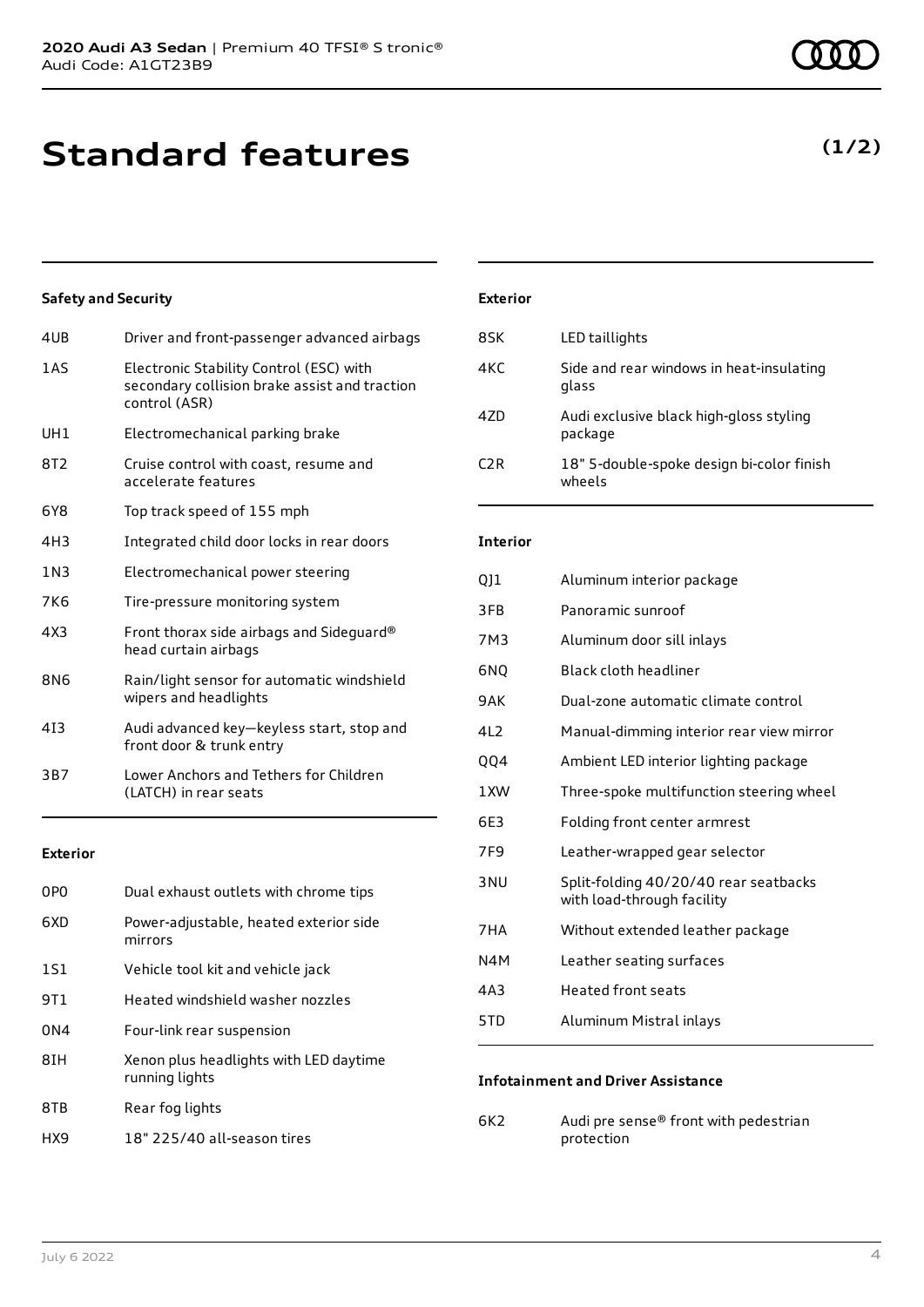## **Standard features**

#### **Infotainment and Driver Assistance**

| Audi drive select                                                                                                                             |
|-----------------------------------------------------------------------------------------------------------------------------------------------|
| Audi pre sense® basic                                                                                                                         |
| Audi smartphone interface including Apple<br>CarPlay <sup>™</sup> and Google <sup>™</sup> Android Auto <sup>™</sup> for<br>compatible devices |
| Rearview camera                                                                                                                               |
| Audi sound system with ten speakers, 180<br>watts and single CD player with MP3<br>playback capability                                        |
| Color driver information system                                                                                                               |
| Connectivity package                                                                                                                          |
| MMI® radio                                                                                                                                    |
| Sirius XM® with 90-day All Access trial<br>subscription                                                                                       |
| BLUETOOTH <sup>®</sup> wireless technology<br>preparation with streaming audio for<br>compatible devices                                      |
|                                                                                                                                               |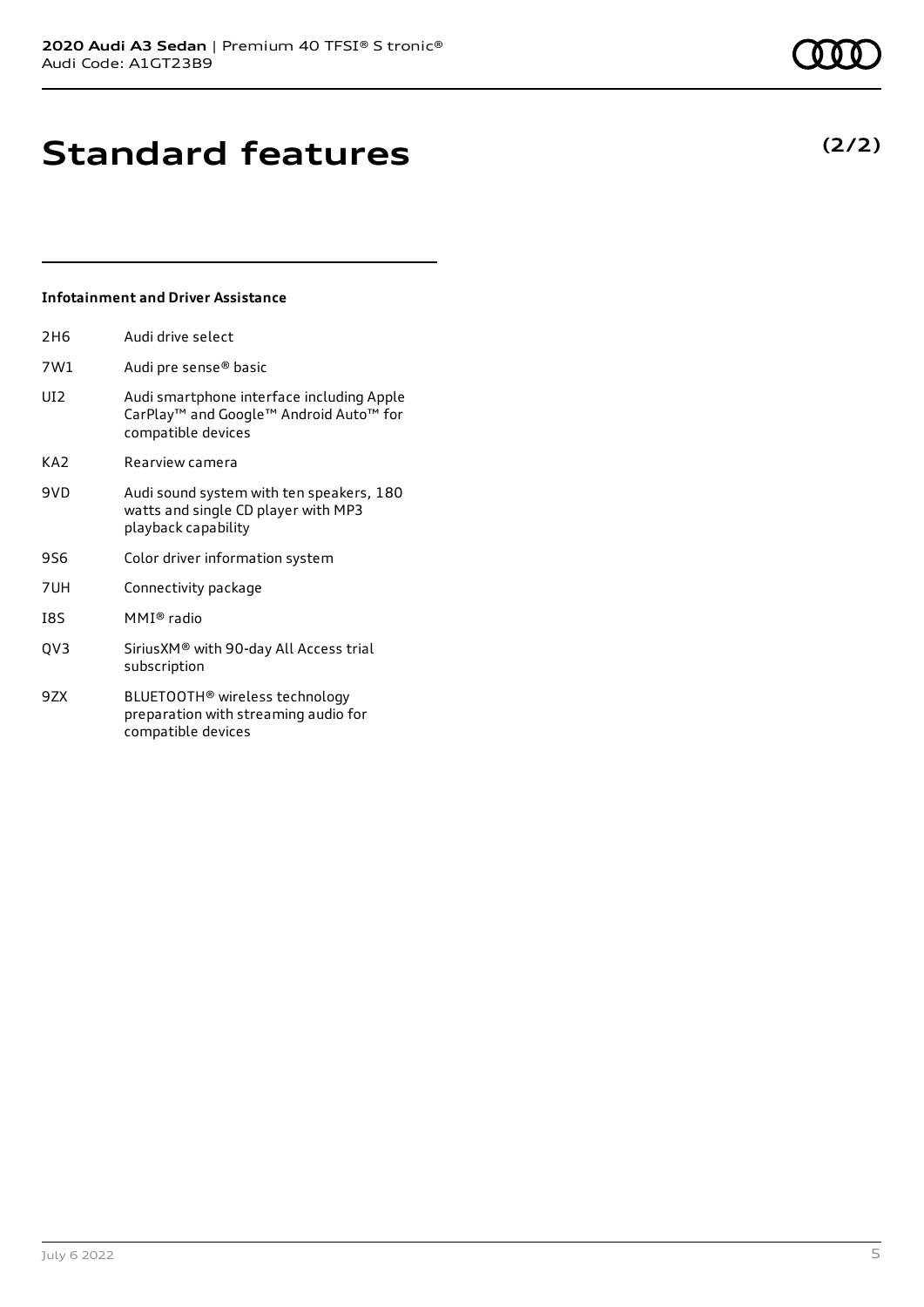## **Dealer remarks**

Chestnut Brown w/Leather Seating Surfaces. 2.0T Premium 4D Sedan 2020 Audi A3 2.0T Premium FrontTrak Clean CARFAX. FrontTrak 7-Speed Automatic S tronic 2.0L 4-Cylinder TFSI Priced below KBB Fair Purchase Price! 27/36 City/Highway MPG

#### Awards:

\* JD Power Automotive Performance, Execution and Layout (APEAL) Study, Initial Quality Study (IQS)

Buy on Line- Email - Chat - Phone - Text And we will Deliver Your Pre owned Vehicle to your Door ! WARRANTY & Reconditioning: Every Audi Pacific Pre-owned vehicle comes with a multi-Point Inspection as part of our extensive Reconditioning process. A Carfax Vehicle History Report, Current KBB fair market pricing data and a detailed description of all reconditioning performed is always included with every pre-owned vehicle! Warranty and maintenance packages are available for purchase on select vehicles. As part of the LAcarGUY family of dealerships, we are heavily involved in the community, charity and fun local events, including Heal the Bay, Grades of Green, Boys and Girls Club, Manhattan Beach Pumpkin Races and the Richstone Family Center Gala and golf tournaments to name just a few.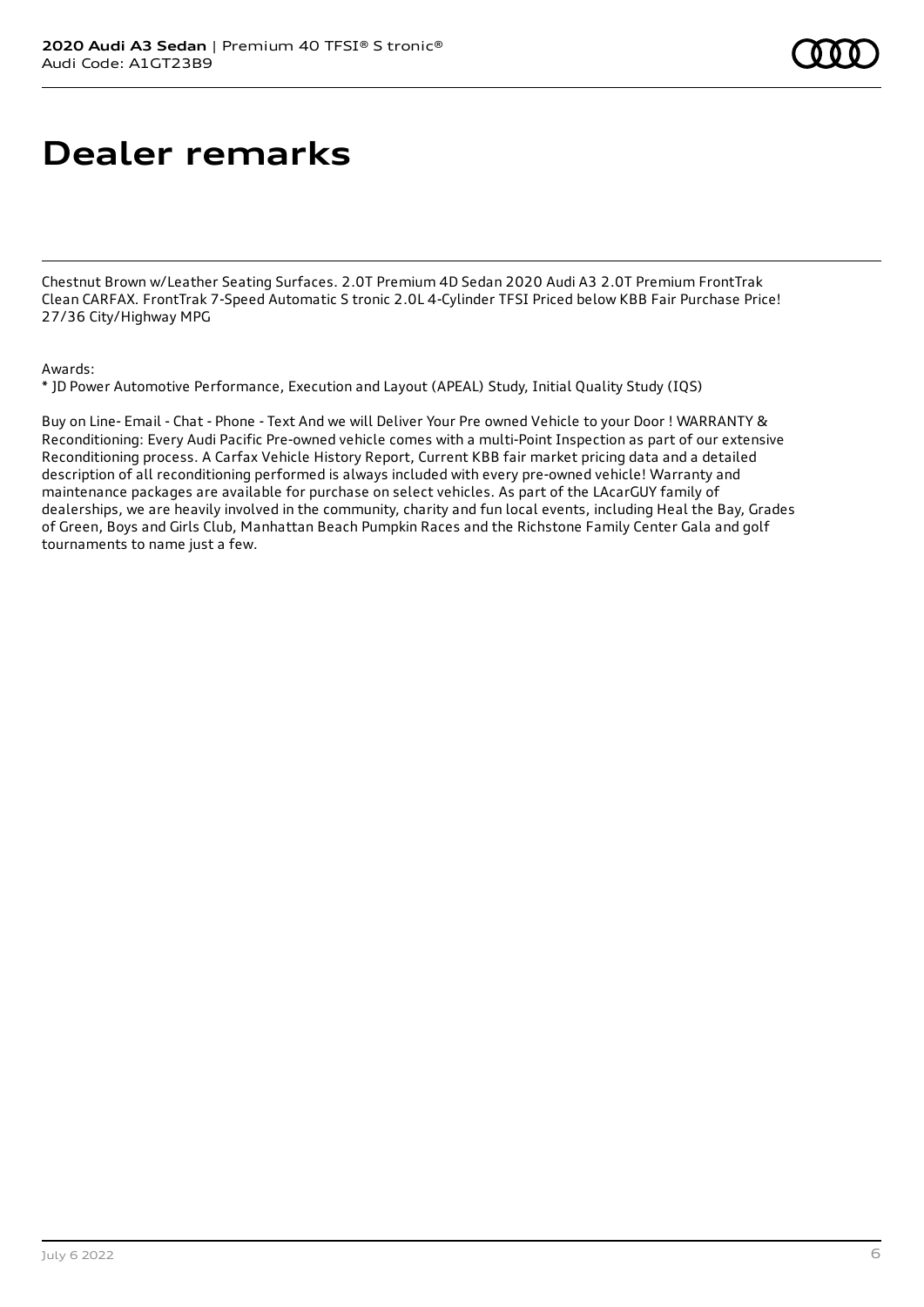# **Technical Specifications**

**(1/2)**

### **Engineering | Performance**

| Engine type                                 | 2.0-liter four-cylinder                                                 | Steering type                 | Speed-sensitive electromechanical<br>power steering system      |
|---------------------------------------------|-------------------------------------------------------------------------|-------------------------------|-----------------------------------------------------------------|
| Power Level                                 | 40                                                                      |                               |                                                                 |
| Max. output                                 | 184 HP                                                                  | Steering ratio                | 15.3:1                                                          |
| Displacement                                | 2.01                                                                    |                               |                                                                 |
| Torque                                      | 221 lb-ft@rpm                                                           | <b>Suspension</b>             |                                                                 |
| Valvetrain                                  | 16-valve DOHC with Audi valvelift<br>system                             | Front axle                    | MacPherson strut front suspension                               |
| Acceleration (0 - 60                        | 6.6 seconds                                                             | Rear axle                     | Four-link rear suspension                                       |
| mph)                                        |                                                                         | Optional                      | Sport suspension                                                |
| Engine block                                | Cast-iron                                                               |                               |                                                                 |
| Induction/fuel injection Turbocharged/TFSI® |                                                                         | <b>Brakes</b>                 |                                                                 |
| Cylinder head                               | Aluminum-alloy                                                          | Front brakes                  | 12.3 (ventilated disc) in                                       |
| stroke                                      | Displacement/Bore and 1,984/82.5 x 92.8 cc/mm                           | Rear brakes                   | 10.7 (solid disc) in                                            |
| Top track speed <sup>1</sup>                | 130 mph                                                                 | Parking brake                 | Electromechanical                                               |
| <b>Electrical system</b>                    |                                                                         | <b>Body</b>                   |                                                                 |
| Alternator                                  | 14 Volts - 320A                                                         | Material                      | Lightweight construction<br>technology - fully galvanized steel |
| Battery                                     | 12 Volts - 59Ah                                                         |                               | unibody with aluminum hood and<br>front subframe                |
| Transmission   Drivetrain                   |                                                                         | Corrosion protection          | Multistep anti-corrosion protection                             |
| Drivetrain type                             | front-wheel drive                                                       | <b>Warranty   Maintenance</b> |                                                                 |
| Transmission                                | Seven-speed S tronic <sup>®</sup> dual-clutch<br>automatic transmission | Warranty                      | 4-year/50,000-mile Audi New<br>Vehicle Limited Warranty         |

**Steering**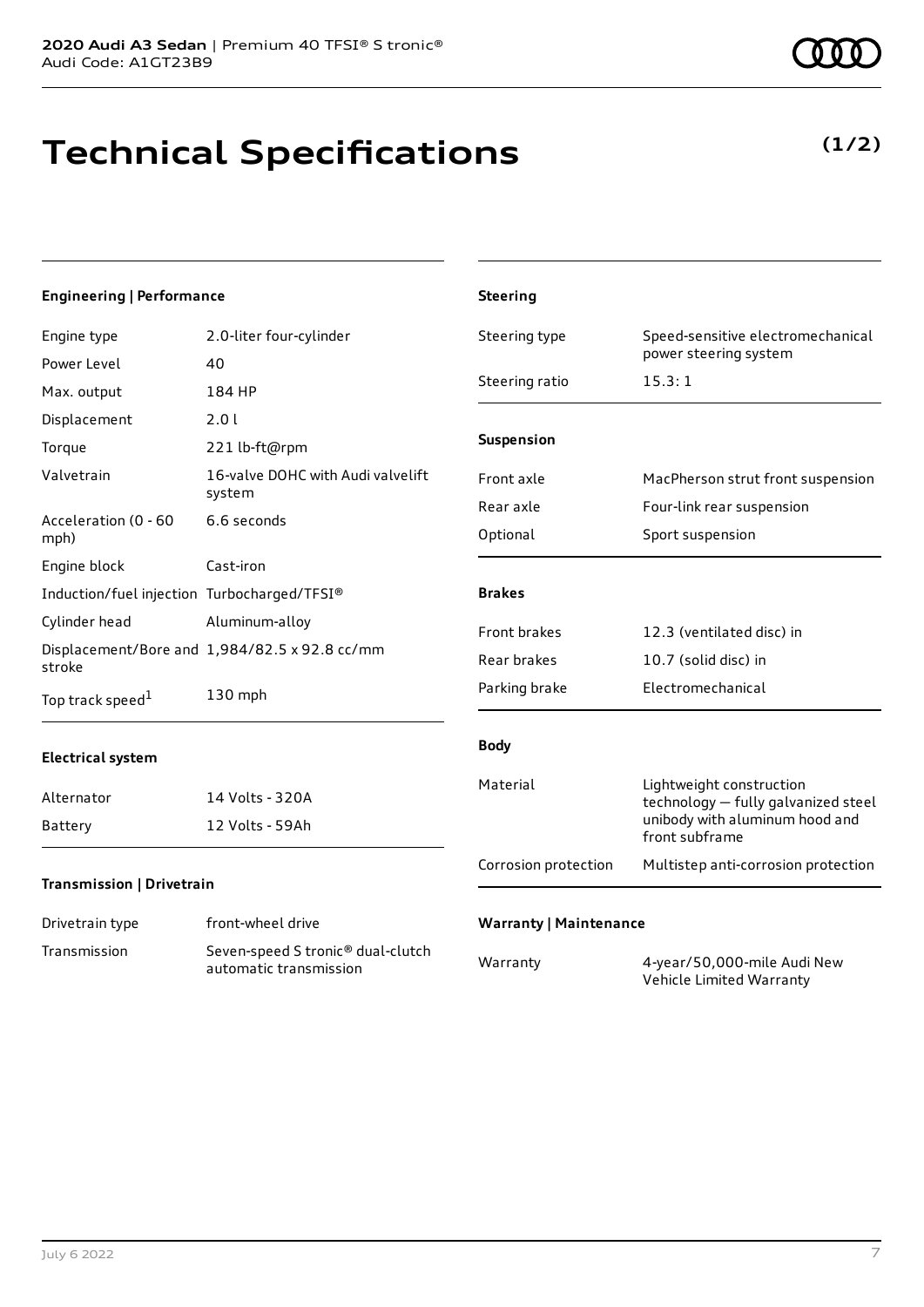### **Technical Specifications**

#### **Exterior Measurements**

| Height                           | 55.7 in  |
|----------------------------------|----------|
| Overall width without<br>mirrors | 70.7 in  |
| Length                           | 175.5 in |
| Wheelbase                        | 103.8 in |
| Drag coefficient                 | 0.33 Cw  |
| Overall width with<br>mirrors    | 77.2 in  |
| Track rear                       | 60.1 in  |
| <b>Track front</b>               | 61.2 in  |
| Curb weight                      | 3197 lb  |

#### **Interior measurements**

| Seating capacity                          | 5                     |
|-------------------------------------------|-----------------------|
| Shoulder room, rear                       | 53.0 in               |
| Head room with front<br>sunroof           | $36.5$ in             |
| Leg room, rear                            | $35.1$ in             |
| Shoulder room, front                      | 54.8 in               |
| Head room with rear<br>sunroof            | $36.1$ in             |
| Leg room, front                           | 41.2 in               |
| Cargo volume, rear<br>seatbacks up/folded | $12.3/-$ cu ft, cu ft |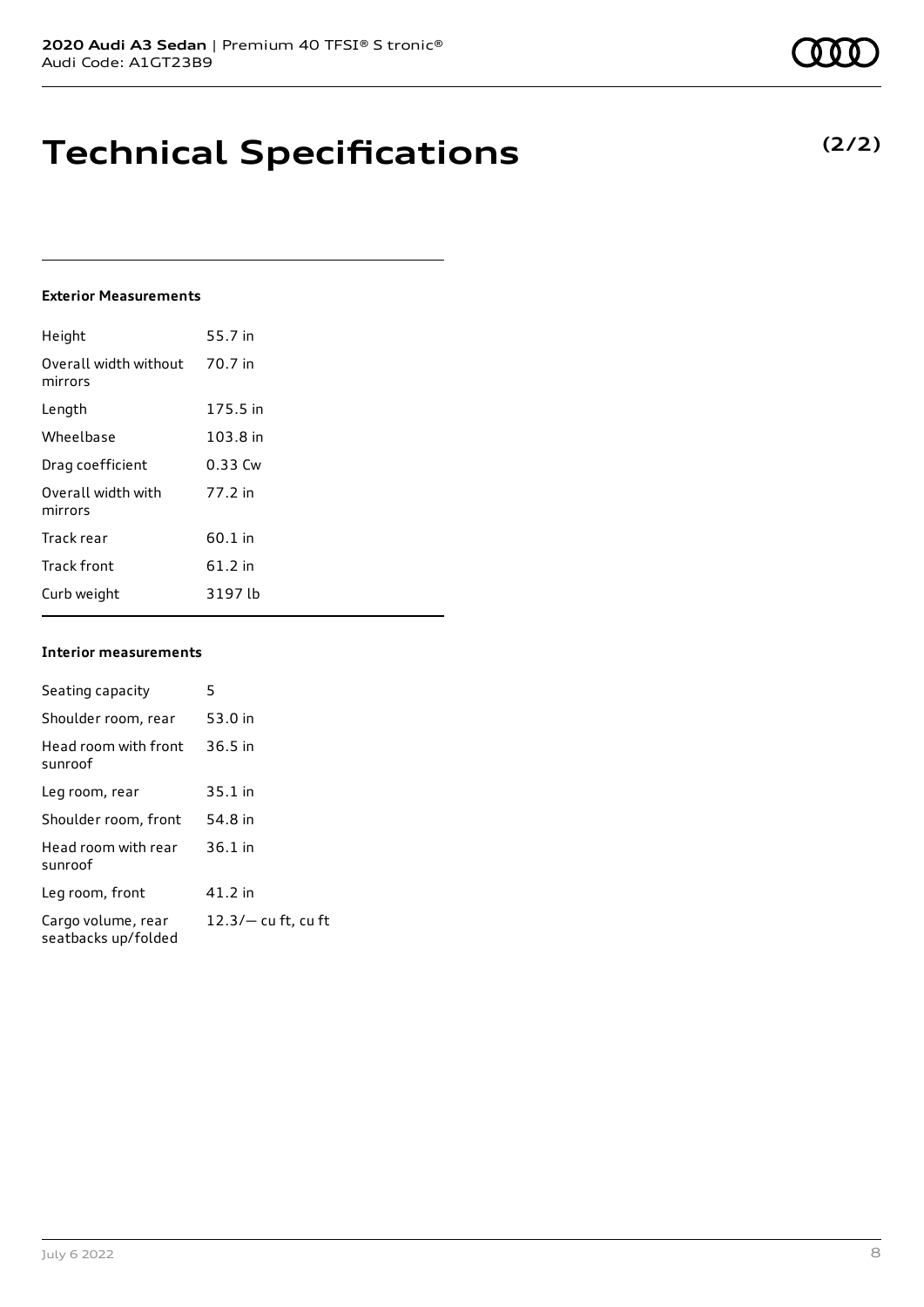### **Consumption- and emission**

**Consumption by NEDC**

combined 30 mpg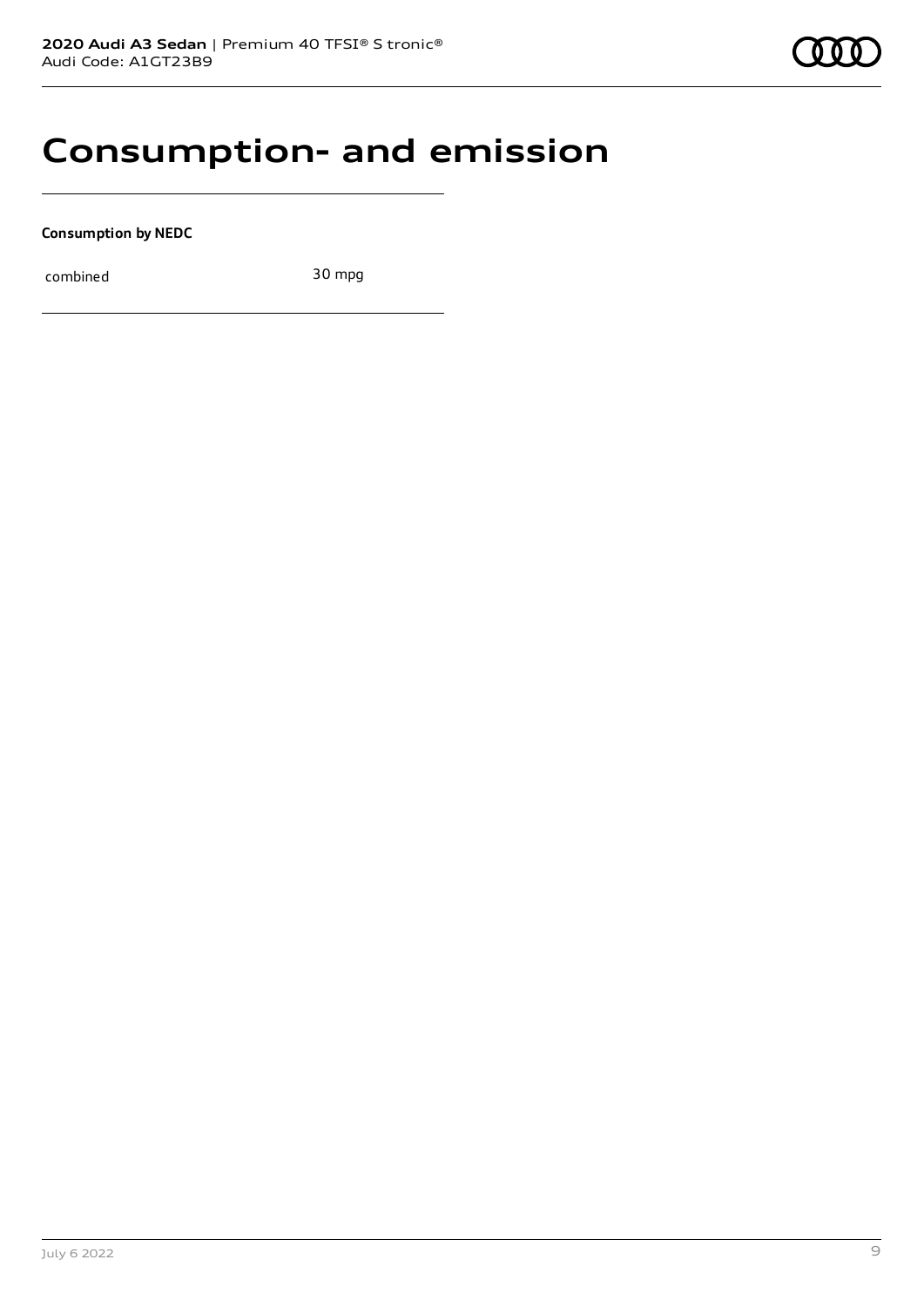

### **Contact**

Dealer **Audi Pacific**

20460 Hawthorne Blvd 90503 Torrance CA

Phone: +13102553200 FAX: 3106836464

www: [https://www.audipacific.com](https://www.audipacific.com/)